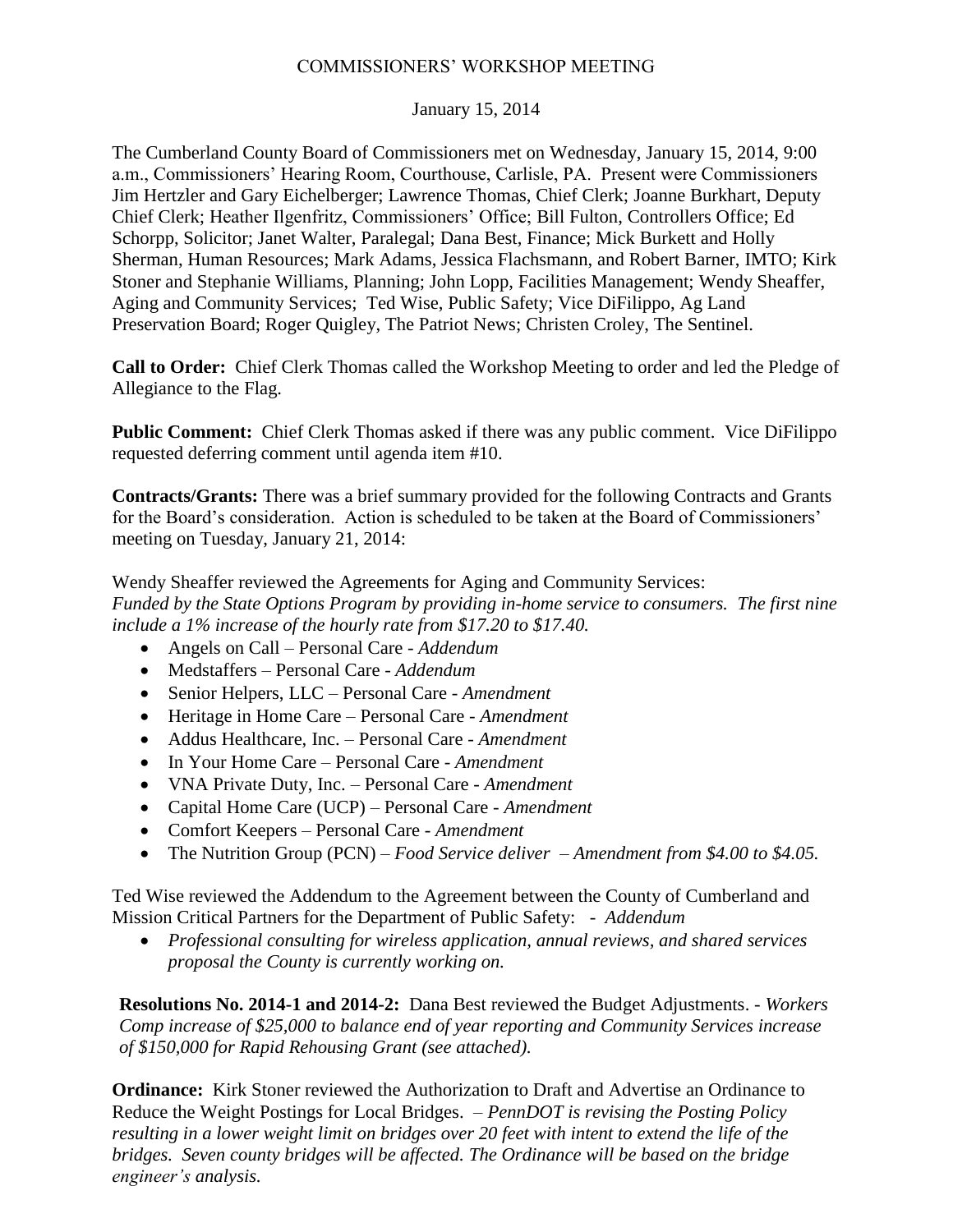**Change Order - Amendment Number 3:** Ted Wise reviewed the Frequency Reconfiguration Agreement between the County of Cumberland and Nextel Communications with Mid-Atlantic, Inc. and Nextel West Corp. – *2008 project reimbursement for costs incurred*.

**Proposed Benefits Policies**: Holly Sherman reviewed the proposed Benefits Policies for Employed Spouse Coverage Option and Medical Insurance Opt-Out Incentive. – *for the 2014 County Employee Benefits Plan.(see attached)*

**Property and Liability Insurance**: Holly Sherman reviewed a proposed change to the Cumberland County Property and Liability Insurance Renewal. - *Travelers Insurance Company, 8.5% increase = \$45,000 increase, which is a lower quote than other company comparisons.(see attached)*

**2014 Holiday Schedule:** Mick Burkett reviewed the 2014 Holiday Schedule. The proposed change is to switch the Christmas Eve Holiday for the day after Christmas for 2014. There was discussion on the possibility of a half day holiday on Christmas Eve. The cost for adding an additional half day holiday is approximately \$7,000. Energy savings when the buildings are closed is approximately \$1,500/day.

**Certification of County Funds:** Stephanie Williams reviewed the PA Department of Agriculture, Bureau of Farmland Preservation Certification of County Funds for the 2014 Program Year. – *Certification of committed County funding is required to be submitted on a yearly basis to the State for the Farmland Preservation program. The deadline is January 31st . Vince DiFilippo, Chairman for the County Ag Land Preservation Board asked for consideration from the Board to allocate additional funding to the Ag Land Preservation Program vs the Land Partnership Program. Discussion was held on allocating an additional \$100,000 of Marcellus Shale funds for the program. This amount would be added to the current funds for the program (see attached).* 

**Donation:** Mark Adams reviewed the Acceptance of a Donation from the Simpson Library for a Smart Technologies Model 580 75" Diagonal Screen Smart Board. – *The Library no longer has a need for the Smart Board and has offered to donate it to the County for reuse.* Commissioner Hertzler move to approve acceptance of the donated Smart Board from the Simpson Library. Commissioner Eichelberger seconded the motion and it unanimously carried.

**Report of Bid Opening:** Solicitor Schorpp reviewed the Bid Opening (see attached) that was held on January 14, 2014 for Janitorial Services for five Cumberland County Government Buildings as follows:

**4 Bids:**

EJS - *\$563.09/day* Gordon's Quality Cleaning *– No bid Bond, Disqualified* Simply Clean PA - *\$2,610/day* Professional Maintenance Co. – *Did not attend the pre-bid meeting, Disqualified*

Commissioner Hertzler move to acknowledge receipt of the bids. Commissioner Eichelberger seconded the motion and it unanimously carried.

**Appointment**: Appointment of the Chairman to the Agriculture Land Preservation Board \***Action Requested -** *deferred until the next Board of Commissioners Meeting on Tuesday, January 21, 2014.*